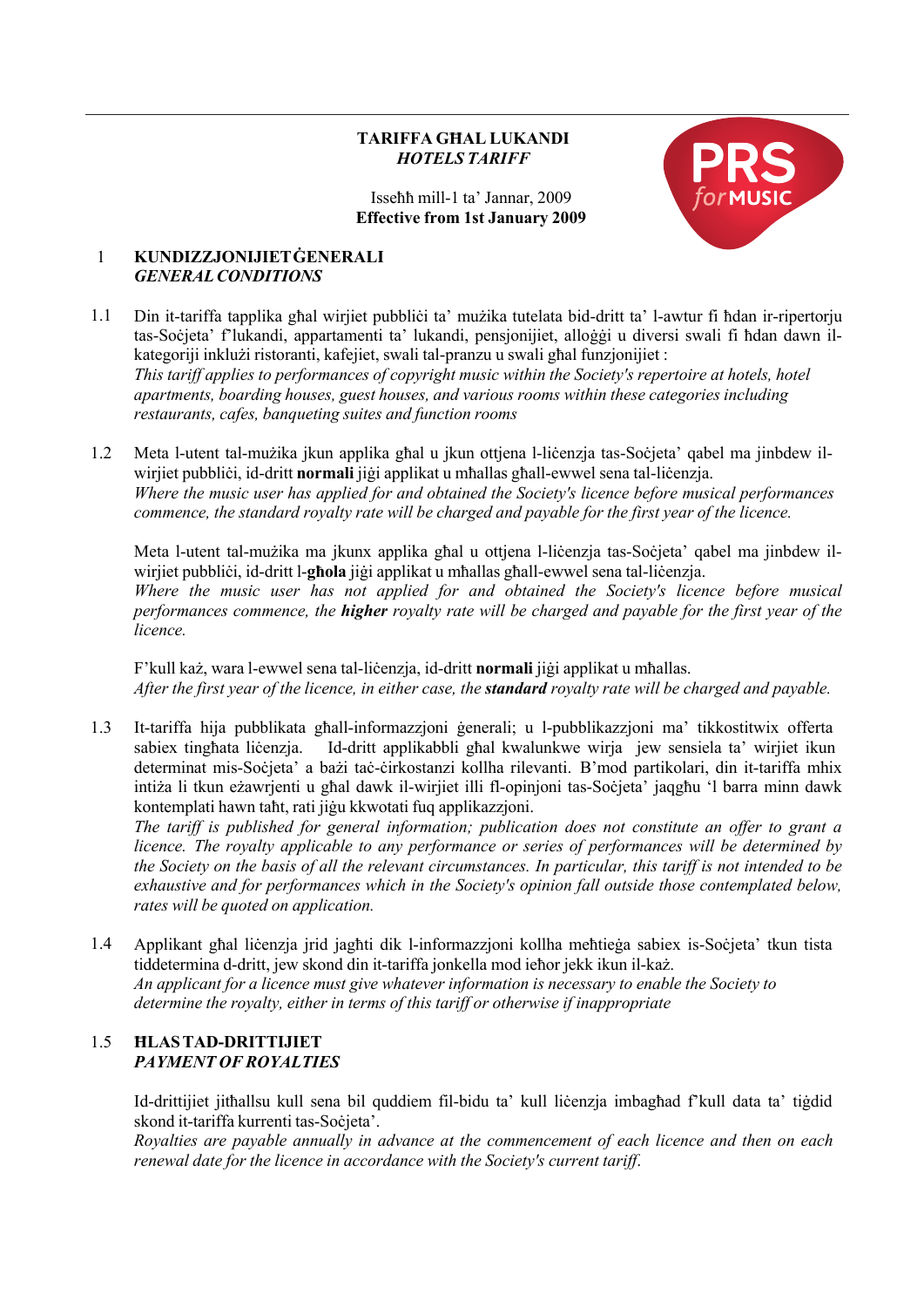# 1.6 **TAXXA FUQ IL-VALUR MIŻJUD** *VALUE ADDED TAX*

Kull Detentur ta' Liċenzja taħt it-tariffi tas-Soċjeta' jħallas lis-Soċjeta', b'żieda mad-dritt dovut, somma import ta' Taxxa Fuq il-Valur Miżjud kalkolata skond ir-rata rilevanti fuq dak id-dritt. Every Licensee under the Society's tariffs will pay to the Society in addition to the royalty due, a sum in *respect of Value Added Tax calculated at the relevant rate on the royalty payable.*

#### **REVIŻJONIGĦALL-INFLAZZJONI** *INFLATIONADJUSTMENT* 1.7

Is-Soċjeta' żżomm id-dritt, mingħajr avviż, li żżid ir-rati monetarji f'din it-tariffa minn żmien għal żmien, basta illi kumulattivament tali żiediet ma jaqbżux żiediet kontemporanji fir-rati uffiċjali talinflazzjoni skond kif maħruġa mill-Uffiċju Ċentrali ta' l-Istatistika. (L-Indiċi tal-prezzijiet bl-imnut Frar 2005 = 105.33; Diċembru 2002 = 100)

The Society reserves the right, without notice, to increase the monetary rates in this tariff from time to *time provided that cumulatively those increases shall not exceed contemporary increases in the official* rates of inflation as issued by the Central Office of Statistics. (Retail Price Index Feb 2005 = 105.33; *Dec 2002 = 100)*

| $\boldsymbol{2}$ | RATITAD-DRITTIJIET<br><b>ROYALTY RATES</b>                                                                                                                                         | Dritt oghla<br><b>Higher Royalty</b><br>$\epsilon$ / (LM) | Dritt normali<br><b>Standard</b><br><b>Royalty</b><br>$\epsilon$ / (LM) |
|------------------|------------------------------------------------------------------------------------------------------------------------------------------------------------------------------------|-----------------------------------------------------------|-------------------------------------------------------------------------|
| $\overline{2}$   | MUŻIKA PPREŻENTATA                                                                                                                                                                 |                                                           |                                                                         |
|                  | <b>FEATURED MUSIC</b>                                                                                                                                                              |                                                           |                                                                         |
| 2.1              | For live performances the charge will be                                                                                                                                           | 12%<br>tal-pagamenti<br>lill-artisti.<br>payments to      | 6%<br>tal-pagamenti<br>lill-artisti.<br>payments to                     |
| 2.2              | Ghal wirjiet ippreżentati ohra bhala żifniet, diskoteki, karaoke ecc.,<br>For other featured performances such as dances, discotheques,                                            | performers<br>6%<br>tad-dhul kollu<br>of turnover         | performers<br>$3\%$<br>tad-dhul kollu<br>of turnover                    |
|                  | JEW (jekk il-pagamenti lill-artisti jew l-ircevuti tad-dhul ma' jkunux<br>jistghu jigu accertati)<br>OR (if payments to performers or admission receipts are not<br>ascertainable) |                                                           |                                                                         |
|                  | Il-hlas ghal kull avveniment ghal kull kapacita' ta' 25 persuna jew<br>37.5m2<br>kull<br>kejl<br>ta'<br>tal-lokal<br>ghal<br>ikun                                                  |                                                           |                                                                         |
|                  | The charge per event per 25 persons capacity or per $37.5m^2$ of the                                                                                                               | 2.03 / (0.87)                                             | 1.01 / (0.43)                                                           |
|                  | Il-hlas minimu ghal Permess jew ghal serje ta' mhux aktar minn tlett<br>The minimum charge for a Permit or for a series of not more than                                           | 77.15 / (33.12)                                           | 38.57 / (16.56)                                                         |
|                  | <i>three events will be</i>                                                                                                                                                        |                                                           |                                                                         |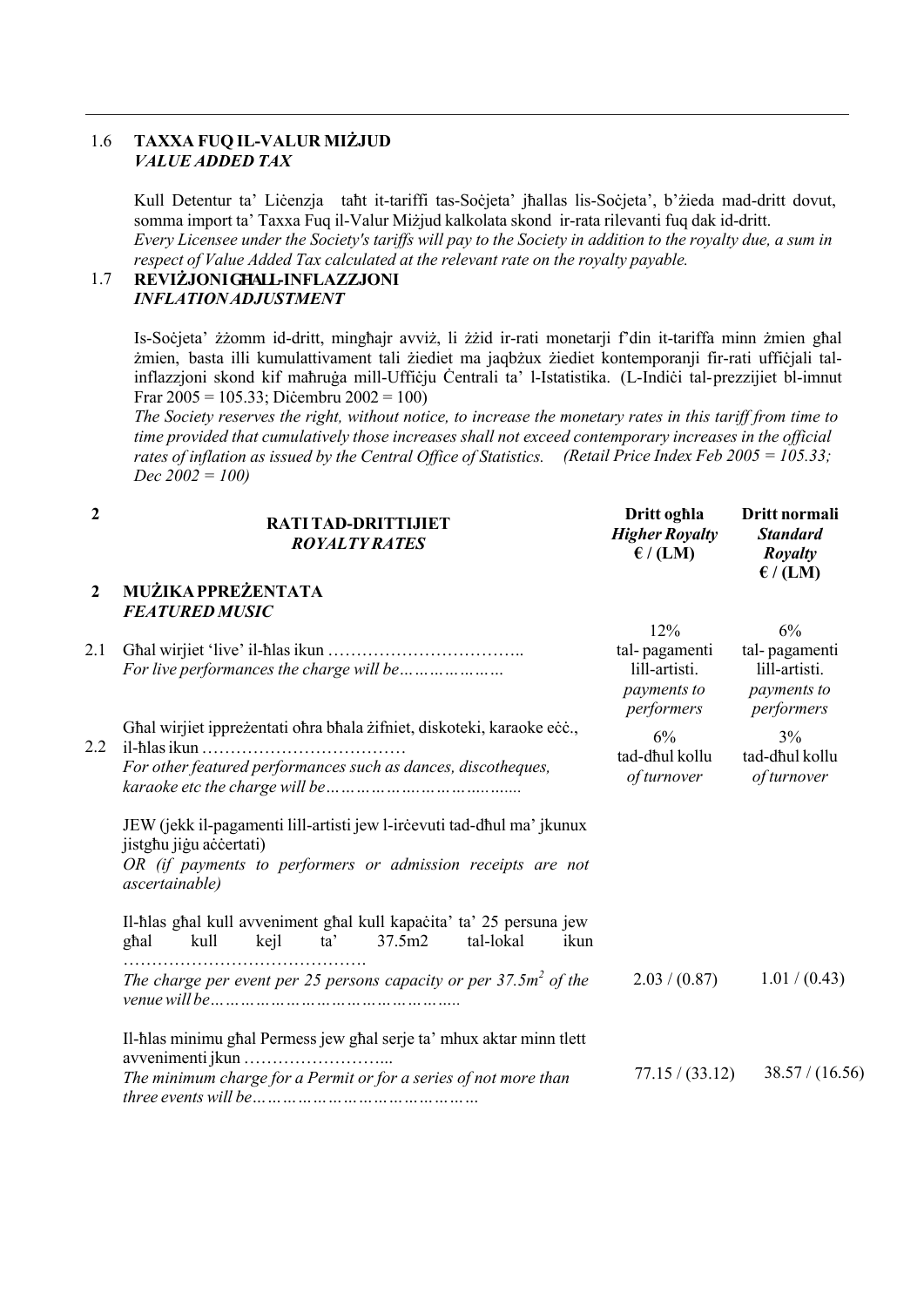| $\mathbf{3}$            | MUŻIKA INCIDENTALI GEWWA HWIENET TAX-XORB,<br>RISTORANTI, SWALI, HWIENET TAX-XAHAR, GIMNAZJI<br>U L-PARTIJIET KOLLHA KOMUNI<br><b>MUSIC</b><br><b>BACKGROUND</b><br><b>BARS,</b><br>$I\!N$<br><b>RESTARAUNTS,</b><br>LOUNGES, HAIRDRESSING SALONS, GYMS AND ALL<br><b>COMMON AREAS</b> |               |               |
|-------------------------|----------------------------------------------------------------------------------------------------------------------------------------------------------------------------------------------------------------------------------------------------------------------------------------|---------------|---------------|
|                         | Id-dritt annwali ghal kull siggu / post f'kull kamra jkun                                                                                                                                                                                                                              |               |               |
|                         |                                                                                                                                                                                                                                                                                        | 5.15/(2.21)   | 2.57/(1.11)   |
| $\overline{\mathbf{4}}$ | INĊIDENTALI FI<br><b>MUŻIKA</b><br><b>KMAMAR</b><br><b>TAS-SODDA</b><br><b>GEWWA</b><br>LUKANDI,<br><b>KURIDURI</b><br>U<br><b>SWALI</b><br>TA'<br><b>RICEVIMENT</b><br><b>BACKGROUND MUSIC IN HOTEL BEDROOMS CORRIDORS</b><br><b>&amp;FOYERS</b>                                      |               |               |
| 4.1                     | LUKANDI b'5 STILEL :-<br><b>5 STAR HOTELS:-</b>                                                                                                                                                                                                                                        |               |               |
|                         | Id-dritt annwali ghal kull sodda jkun                                                                                                                                                                                                                                                  | 8.34 / (3.58) | 4.17/(1.79)   |
| 4.2                     | LUKANDI b'4 STILEL :-<br><b>4 STAR HOTELS:-</b>                                                                                                                                                                                                                                        |               |               |
|                         | Id-dritt annwali ghal kull sodda jkun                                                                                                                                                                                                                                                  | 7.85 / (3.37) | 3.92 / (1.69) |
|                         | 4.3 LUKANDI bi'3 STILEL u ANQAS :-<br><b>3 STAR HOTELS AND BELOW:-</b>                                                                                                                                                                                                                 |               |               |
|                         | Id-dritt annwali ghal kull sodda jkun                                                                                                                                                                                                                                                  | 7.36 / (3.16) | 3.68 / (1.58) |

#### **DEFINIZZJONIJIET** *DEFINITIONS*

**'audio juke box'** tfisser magna (barra minn 'video juke box') intiża għad-daqq ta' mużika reġistrata u li tkun tista' tiġi mħaddma permezz tad-daħla ta' munita jew forma ta' munita.

**audio juke box** means a machine (other than a video juke box) for playing recorded music and capable of *being operated by the insertion of a coin or token*.

**mużika inċidentali** tfisser dik il-mużika li tindaqq permezz ta' 'compact disc player', 'record player', 'tape player', jew 'video player' ħlief għall-iskopijiet ta' preżentazzjoni, jew inkella 'audio juke box' jew 'video juke box', jew radju, jew sett tat-televiżjoni mħaddma fil-post jew diffużi permezz ta' 'loudspeaker' minn xi parti oħra tal-post jew minn xi sors barra l-istabbiliment.

*background music means music when performed by compact disc player, record player, tape player, or video* player otherwise than for featured purposes, or audio juke box or video juke box, or radio or television set operated on the premises or diffused through a loud-speaker from another part of the premises or a source *outside the premises*.